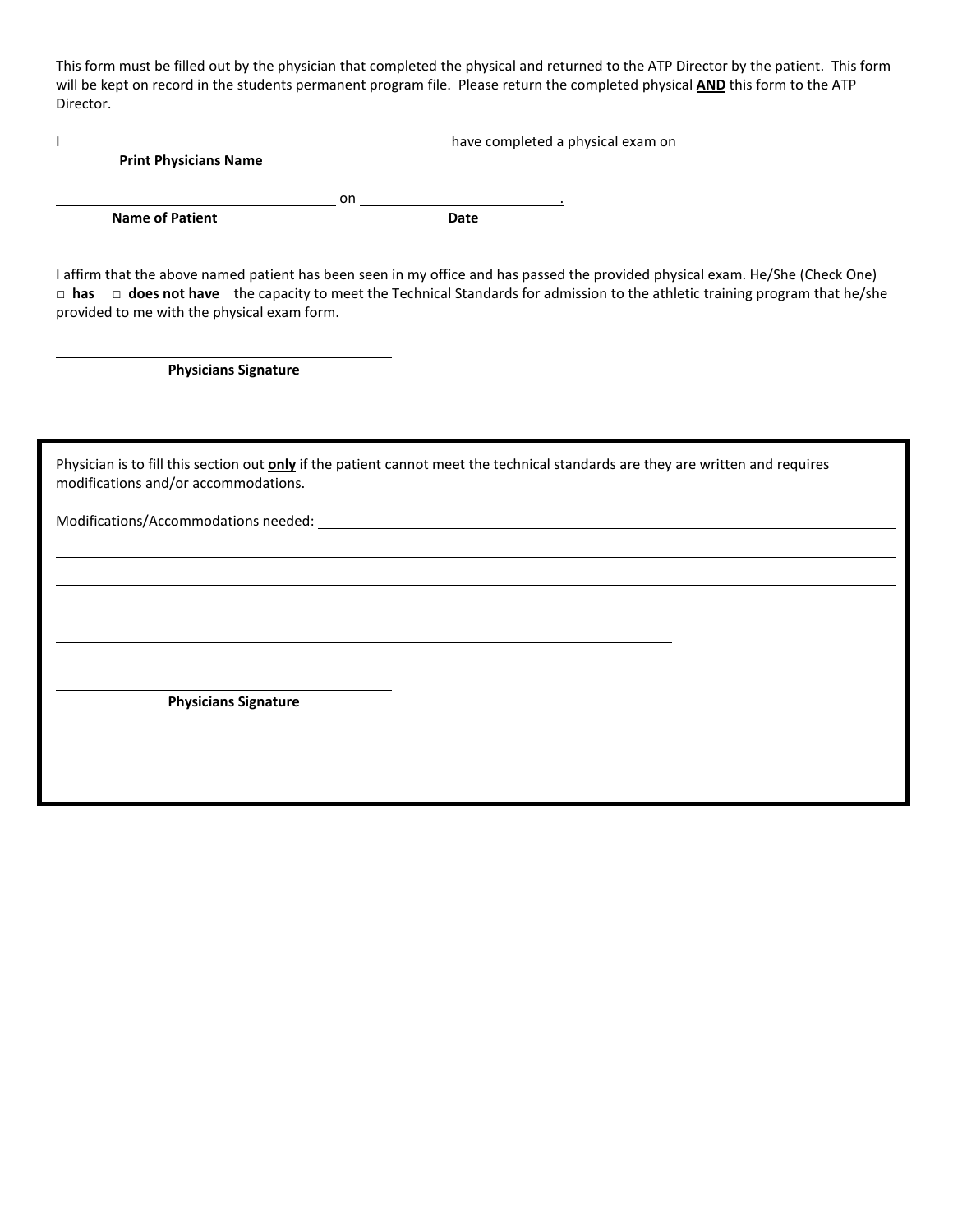### **Piedmont College Athletic Training Program Technical Standards for Admission**

The Athletic Training Program at Piedmont College is a rigorous and intense program placing specific requirements and demands on the students in the program. Each student admitted to the program must meet the technical standards established by the program's accrediting agency (CAATE) to verify they possess the essential qualities considered necessary to achieve the knowledge, skills, and competencies of an entry-level athletic trainer.

## **Compliance with the technical standards does not guarantee eligibility for the BOC certification exam.**

### Candidates for selection to the Athletic Training Program must demonstrate:

- 1. The mental capacity to assimilate, analyze, synthesize, integrate concepts and problem solve to formulate assessment and therapeutic judgments and to be able to distinguish deviations from the norm.
- 2. Sufficient postural and neuromuscular control, sensory function, and coordination to perform appropriate physical examinations using accepted techniques; and accurately, safely and efficiently use equipment and materials during the assessment and treatment of patients.
- 3. The ability to communicate effectively and sensitively with patients and colleagues, including individuals from different cultural and social backgrounds; this includes, but is not limited to, the ability to establish rapport with patients and communicate judgments and treatment information effectively. Students must be able to understand and speak the English language at a level consistent with competent professional practice.
- 4. The ability to record the physical examination results and a treatment plan clearly and accurately.
- 5. The capacity to maintain composure and continue to function well during periods of high stress.
- 6. The perseverance, diligence and commitment to complete the athletic training education program as outlined and sequenced.
- 7. Flexibility and the ability to adjust to changing situations and uncertainty in clinical situations.
- 8. Affective skills and appropriate demeanor and rapport that relate to professional education and quality patient care.

Athletic training program candidates are required to verify they understand and can meet these technical standards either with or without certain accommodations. The Academic Resource Center/Disability Support Services will evaluate a student who states he/she could meet the program's technical standards with accommodation and confirm that the stated condition qualifies as a disability under applicable laws.

If a student states he/she can meet the technical standards with accommodation, the College will verify that the standards can be met with reasonable accommodation; this includes a review of whether the accommodations requested would jeopardize clinician/patient safety or the educational process of the student or the institution, including all coursework, clinical experiences and internships deemed essential to graduation.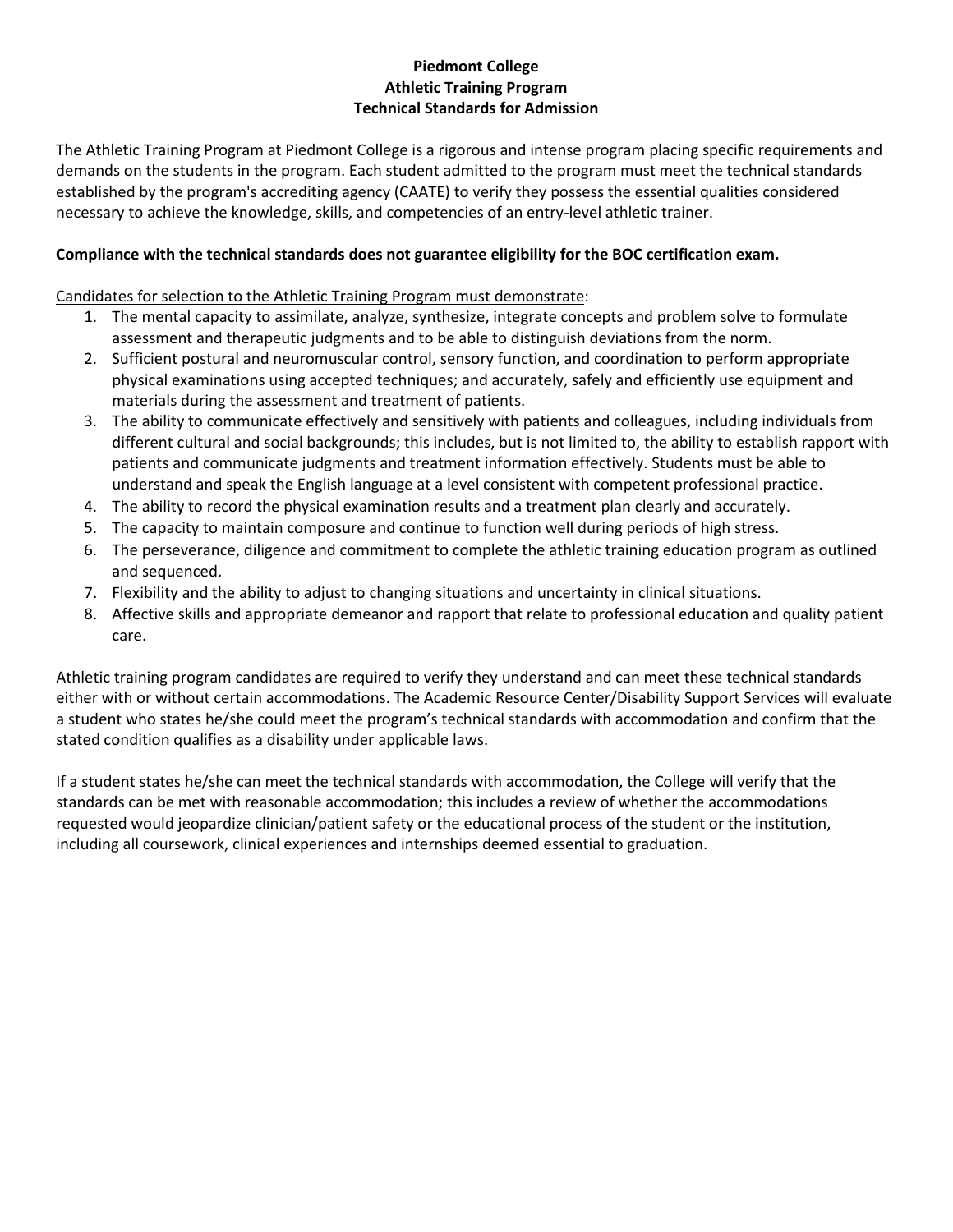**Date of Physical Examination: \_\_\_\_\_\_\_\_\_\_\_\_\_\_\_\_\_\_\_\_\_\_\_\_\_\_\_\_\_\_\_\_\_** 

**Name of MD/PA/FNP: \_\_\_\_\_\_\_\_\_\_\_\_\_\_\_\_\_\_\_\_\_\_\_\_\_\_\_\_\_\_\_\_\_\_\_\_**

| Name:                                           |      |                         |  | Today's Date:                   |
|-------------------------------------------------|------|-------------------------|--|---------------------------------|
|                                                 |      |                         |  |                                 |
| Nickname or Preferred Name:                     |      |                         |  |                                 |
|                                                 |      |                         |  |                                 |
| <b>Permanent Street Address:</b>                |      |                         |  | City:                           |
|                                                 |      |                         |  |                                 |
| State:                                          | Zip: | Cell Phone:             |  | Date of Birth:                  |
|                                                 |      |                         |  |                                 |
| Piedmont College ID:                            |      | Piedmont College Email: |  |                                 |
|                                                 |      |                         |  |                                 |
| <b>Emergency Contact Name:</b><br>Campus Box #: |      |                         |  | <b>Emergency Contact Phone:</b> |
|                                                 |      |                         |  |                                 |

| 1.  | Have you had a medical illness or injury since your last check up or sports physical                             | <b>YES</b> | NO. |  |
|-----|------------------------------------------------------------------------------------------------------------------|------------|-----|--|
| 2.  | Do you have an ongoing or chronic illness                                                                        |            |     |  |
| 3.  | Have you ever been hospitalized overnight                                                                        |            |     |  |
| 4.  | Have you ever had surgery                                                                                        |            |     |  |
| 5.  | Are you currently taking any prescription or nonprescription (over-the-counter) medications or pills or using an |            |     |  |
|     | inhaler?                                                                                                         |            |     |  |
| 6.  | Have you ever taken any supplements or vitamins to help you gain or lose weight or improve your performance      |            |     |  |
| 7.  | Do you have any allergies (for example, to pollen, medicine, food, or stinging insects                           |            |     |  |
| 8.  | Have you ever had a rash or hives develop during or after exercise                                               |            |     |  |
| 9.  | Have you ever passed out during or after exercise                                                                |            |     |  |
| 10. | Have you ever been dizzy during or after exercise                                                                |            |     |  |
| 11. | Have you ever had chest pain during or after exercise?                                                           |            |     |  |
| 12. | Do you get tired more quickly than your friends do during exercise                                               |            |     |  |
| 13. | Have you ever had racing of your heart or skipped heartbeats                                                     |            |     |  |
| 14. | Have you had high blood pressure or high cholesterol                                                             |            |     |  |
| 15. | Have you ever been told you have a heart murmur?                                                                 |            |     |  |
| 16. | Has any family member or relative died of heart problems or of sudden death before age 50?                       |            |     |  |
| 17. | Have you had a severe viral infection (for example myocarditis or mononucleosis) within the last month           |            |     |  |
| 18. | Has a physician ever denied or restricted your participation in sports for any heart problems                    |            |     |  |
| 19. | Do you have any current skin problems (for example itching, rashes, acne, warts, fungus, or blisters             |            |     |  |
| 20. | Have you ever had a head injury or concussion?                                                                   |            |     |  |
| 21. | Have you ever been knocked out, become unconscious, or lost your memory?                                         |            |     |  |
| 22. | Have you ever had a seizure?                                                                                     |            |     |  |
| 23. | Do you have frequent or sever headaches?                                                                         |            |     |  |
| 24. | Have you ever had numbness or tingling in your arms, hands, legs, or feet?                                       |            |     |  |
| 25. | Have you ever had a stinger, burner, or pinched nerve?                                                           |            |     |  |
| 26. | Have you ever become ill from exercising in the heat                                                             |            |     |  |
| 27. | Do you cough, wheeze, or have trouble breathing during or after activity                                         |            |     |  |
| 28. | Do you have asthma?                                                                                              |            |     |  |
| 29. | Do you have seasonal allergies that require medical treatment?                                                   |            |     |  |
| 30. | Do you use any special protective or corrective equipment or devices that aren't usually used for your sport or  |            |     |  |
|     | position (for example, knee brace, special neck roll, foot orthotics, retainer on your teeth, hearing aid)?      |            |     |  |
| 31. | Have you had any problems with your eyes or vision?                                                              |            |     |  |
| 32. | Do you wear glasses, contacts, or protective eyewear?                                                            |            |     |  |
| 33. | Have you ever had a sprain, strain, or swelling after injury?                                                    |            |     |  |
| 34. | Have you broken or fractured any bones or dislocated any joints?                                                 |            |     |  |
| 35. | Have you had any other problems with pain or swelling in muscles, tendons, bones, or joints?                     |            |     |  |
| 36. | Do you want to weigh more or less than you do now?                                                               |            |     |  |
| 37. | Do you lose weight regularly to meet weight?                                                                     |            |     |  |
| 38. | Do you feel stressed out?                                                                                        |            |     |  |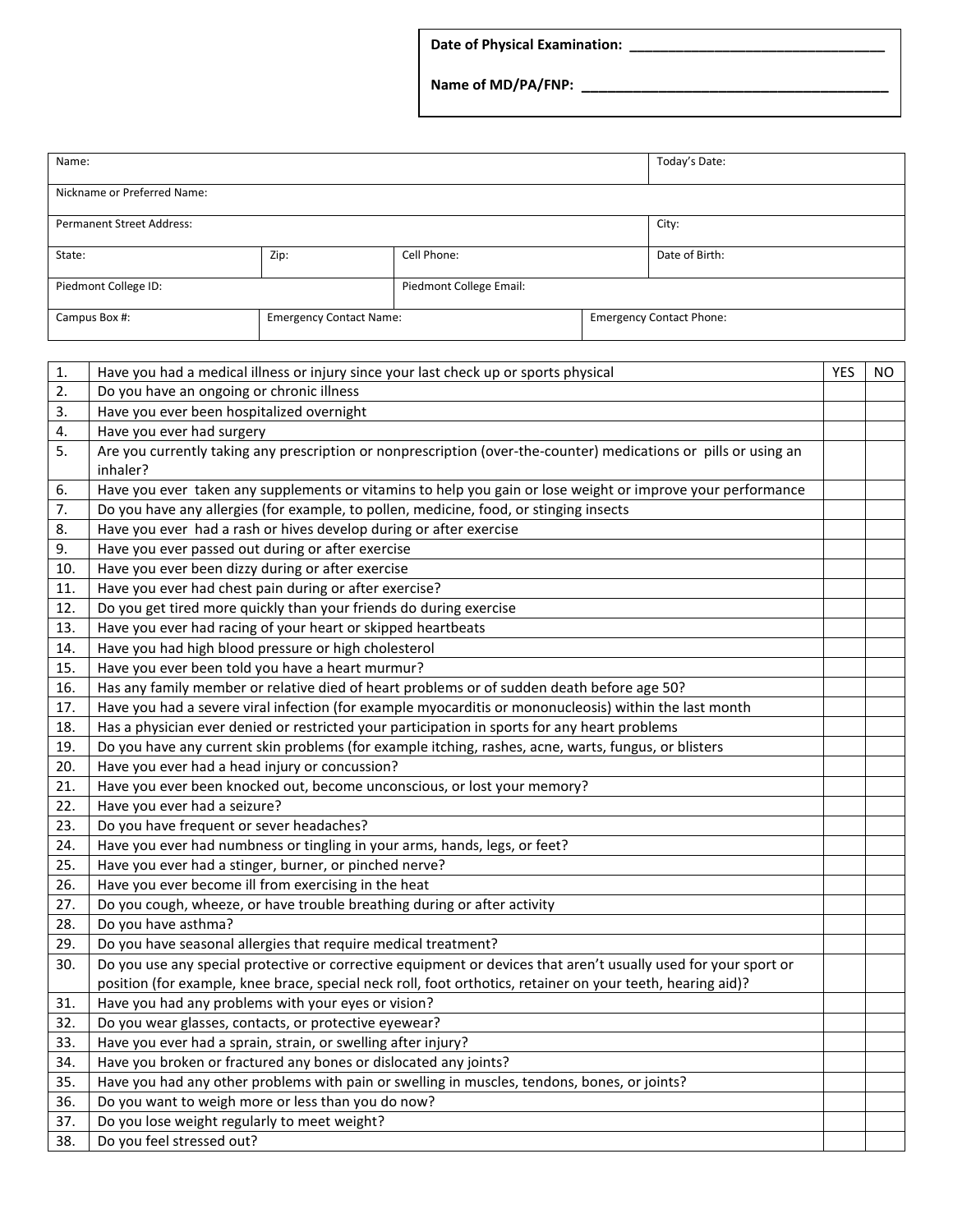| 30<br><b>. ب</b>  | immunizations<br>(shots) for:<br>the<br>'ecord<br>recent<br>most<br>5.5<br>. vour<br>. dater<br>- 01<br>ĸe |          |             |                       |  |
|-------------------|------------------------------------------------------------------------------------------------------------|----------|-------------|-----------------------|--|
| $\sim$<br>ētanus. |                                                                                                            | Measles: | ப்ம<br>TDV. | $\sim$<br>Chickenpox: |  |

#### **FEMALES ONLY**

| 40. | When was your first menstrual period?                                              |  |
|-----|------------------------------------------------------------------------------------|--|
| 41. | When was your most recent menstrual period?                                        |  |
| 42. | Do you have any current skin problems (for example period to the start of another? |  |
| 43. | How many periods have you had in the last year?                                    |  |
| 44. | What was the longest time between periods last year?                               |  |

If you answered "yes" to any questions above, please provide explanations here:

**I hereby state that, to the best of my knowledge, my answers to the above questions are complete and correct.**

**Signature of applicant**

**Date**